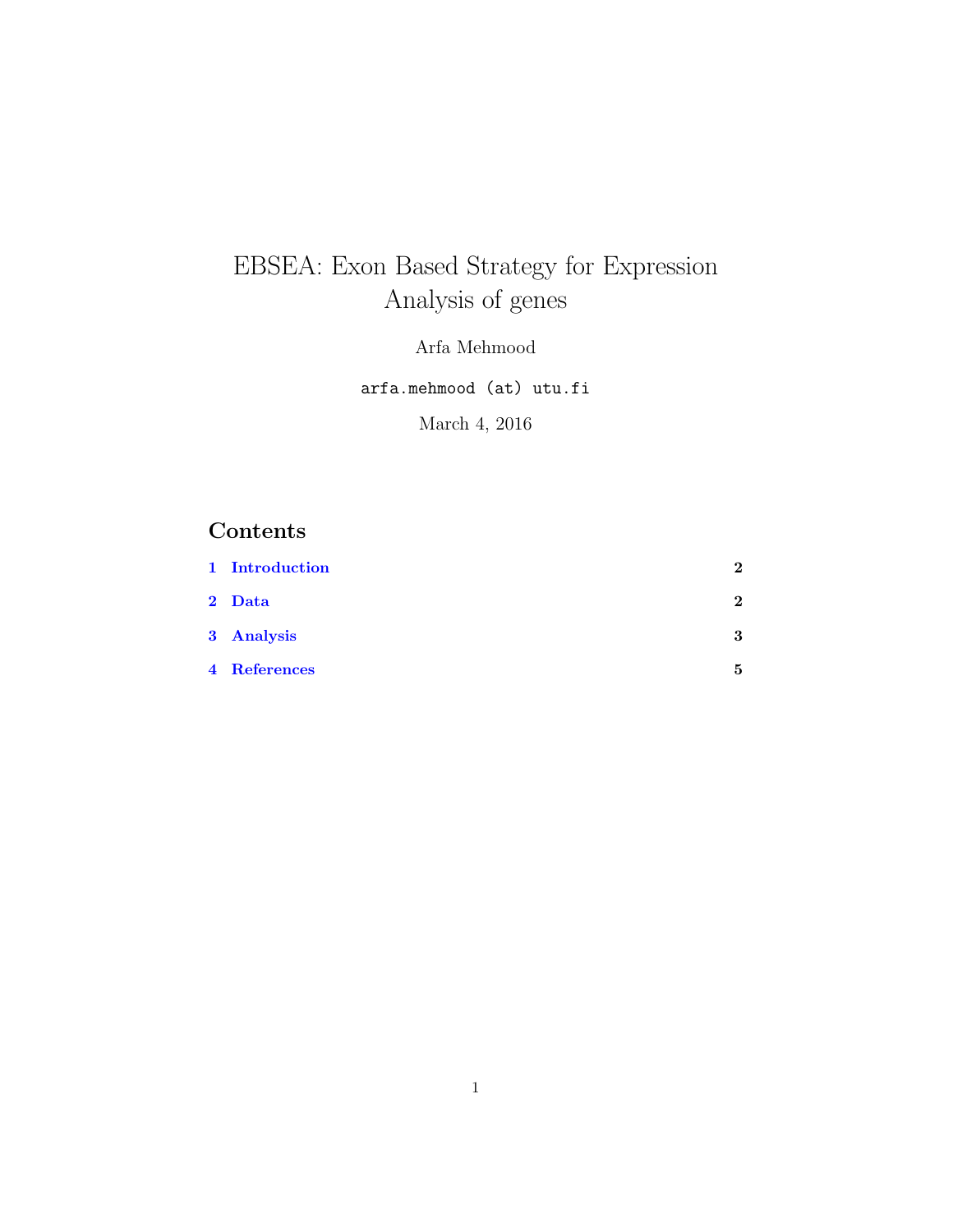#### <span id="page-1-0"></span>1 Introduction

In the conventional RNA-seq pipeline, gene counts are used to find differentially expressed genes in different conditions. EBSEA follows a different approach and it determines differential expression of genes based on the exon counts of the genes. EBSEA calculates the statistical significance of each exon in a gene seperately. The results of the exons in a gene are then aggregated to find the differentially expressed (upregulated/downregulated) genes. The user provides the exon count data, which can be generated for instance, using the python scripts in the DEXSeq R/Bioconductor package.

The statistical significance of each exon in a gene is obtained after normalizing the count data using the trimmed Mean of M values (TMM) method from Bioconductor edgeR package. The normalized counts are used to calculate the statistical significance of exons using the linear modelling approach in the Bioconductor Limma package. The exon results are then aggregated to find gene level estimates. The p-values are determined by comparing the median score to the null distribution. The p-values are further corrected using the Benjamini-Hochberg method.

#### <span id="page-1-1"></span>2 Data

The input data to the EBSEA should consist of a dataframe consisting of counts from each sample. The colnames should represent the sample names. The rownames should consist of a gene followed by an exon number and should be seperated by a colon as shown in example data GeneName:Exonnumber.

The origCounts data is a subset of the first 1000 rows from the exon count data from the Pasilla package in Bioconductor. It consist of seven samples which are treated or untreated. The exon count data example is shown as follows:

```
> library(EBSEA)
> data("origCounts")
> head(origCounts)
```

|                 |                           | treated1fb treated2fb treated3fb untreated1fb untreated2fb |          |
|-----------------|---------------------------|------------------------------------------------------------|----------|
| FBgn0000003:001 |                           |                                                            |          |
| FBgn0000008:001 |                           |                                                            | $\Omega$ |
| FBgn0000008:002 |                           |                                                            | $\Omega$ |
| FBgn0000008:003 |                           |                                                            |          |
| FBgn0000008:004 |                           |                                                            |          |
| FBgn0000008:005 |                           |                                                            | 2        |
|                 | untreated3fb untreated4fb |                                                            |          |
| FBgn0000003:001 |                           |                                                            |          |
|                 |                           |                                                            |          |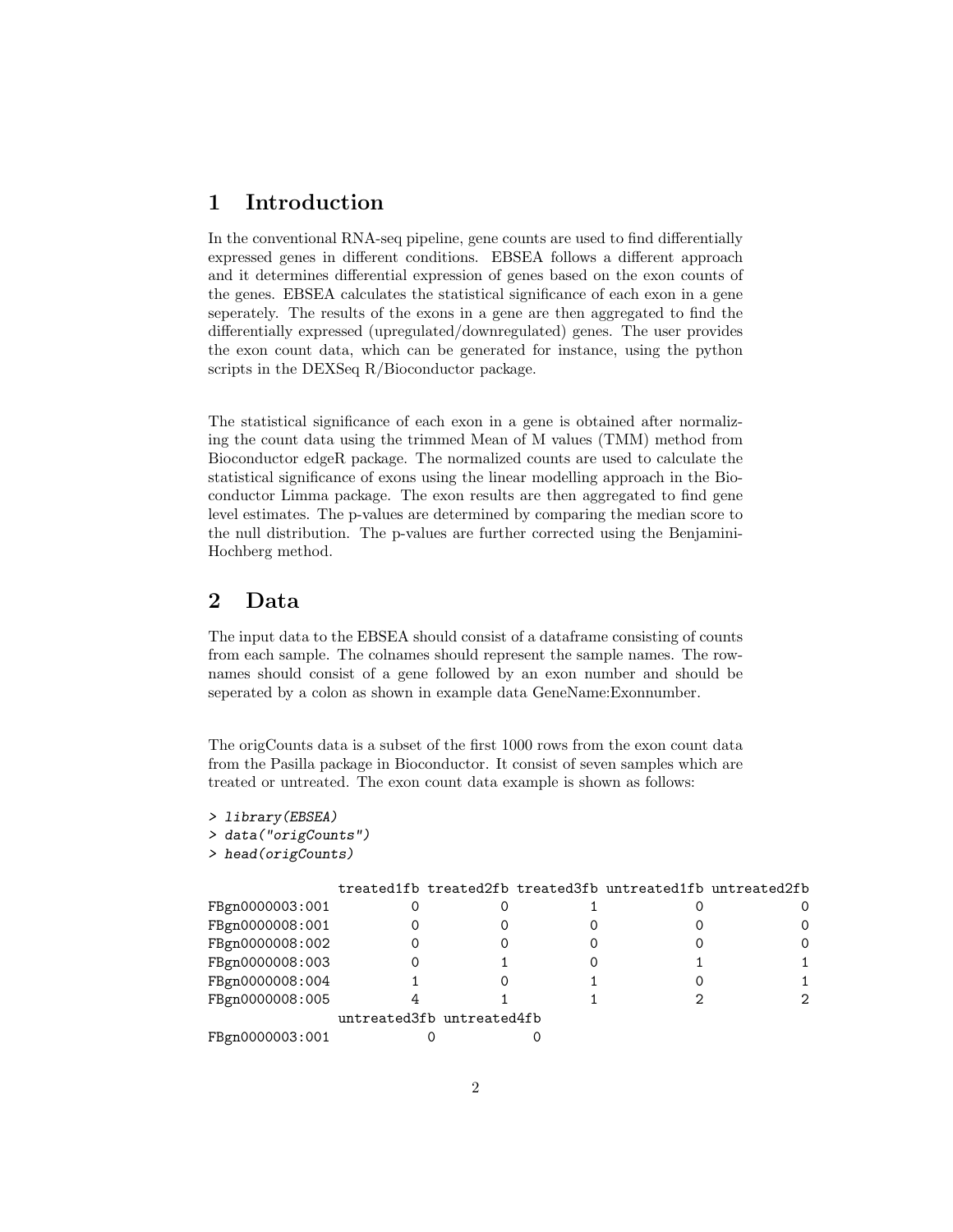| FBgn0000008:001 |          |
|-----------------|----------|
| FBgn0000008:002 | $\Omega$ |
| FBgn0000008:003 | $\Omega$ |
| FBgn0000008:004 |          |
| FBgn0000008:005 |          |

# <span id="page-2-0"></span>3 Analysis

EBSEA can be run by loading the package and setting the sample groups to be compared. The sample groups should correspond to the colnames of the exon count files. The length of the sample group vector and the number of columns should be the same. If the samples are paired then the user should provide also the information about the pairs. EBSEA can then be called by giving the following parameters:

> group <- c('Group1', 'Group1', 'Group1', 'Group2', 'Group2', 'Group2', 'Group2') > result <- EBSEA(origCounts, group, plot = TRUE)



**Volcano plot**

The result consist of a list of two dataframes:

- Exon statistic table
- Gene statistic table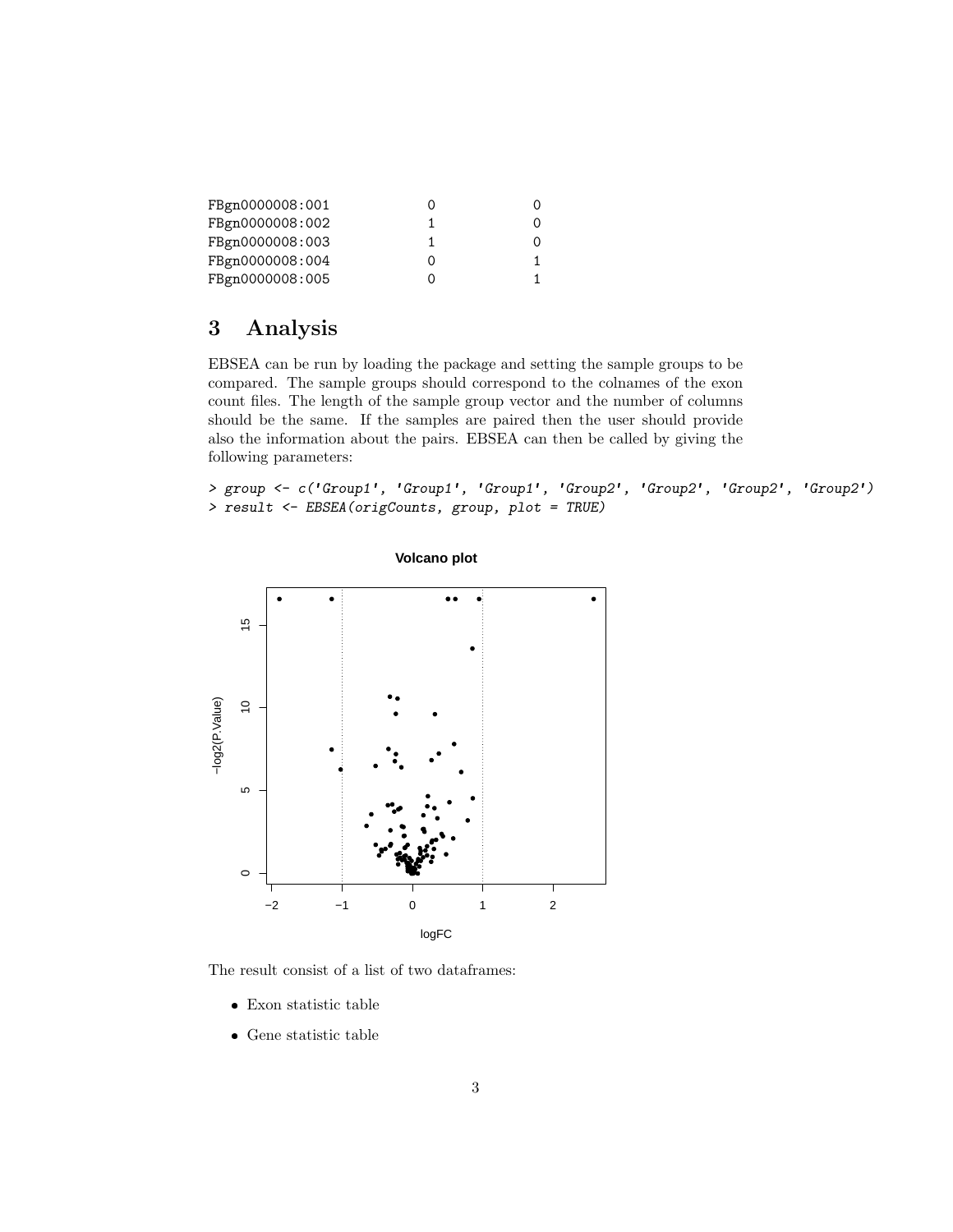The exon statistics are as follows:

```
> head(result$ExonTable)
```
GeneExon AveExpr logFC P.Value FDR 433 FBgn0000003:001 1.458686 0.47543587 0.4439905 0.9784763 736 FBgn0000008:001 1.232262 -0.06643235 0.8954555 0.9784763 466 FBgn0000008:002 1.458686 -0.47797968 0.4670941 0.9784763 299 FBgn0000008:003 2.137955 -0.69723494 0.3097988 0.9784763 659 FBgn0000008:004 2.137955 0.19204208 0.7566457 0.9784763 403 FBgn0000008:005 3.027786 0.49434677 0.4111072 0.9784763

The column names represent the following:

- Gene and Exon: Gene with its respective exon
- AveExpr: Average Expression
- FC: Fold change
- logFC: Log fold change
- FDR: False discovery rate
- P.Value: p-value

The gene statistics are as follows:

> head(result\$GeneTable)

|               | Gene Median(signed_P.Value) ExonCount |                              | logFC P.Value |
|---------------|---------------------------------------|------------------------------|---------------|
| 1 FBgn0000003 | 0.4439905                             | 1 0.47543587 0.444235558     |               |
| 2 FBgn0000008 | 0.9126710                             | 14 -0.07169295 0.739252607   |               |
| 3 FBgn0000014 | 0.8954555                             | 10 -0.06643235 0.737972620   |               |
| 4 FBgn0000015 | 0.8954555                             | 12 -0.06643235 0.713122869   |               |
| 5 FBgn0000017 | 0.1527009                             | $9 - 0.3239637000.000599994$ |               |
| 6 FBgn0000018 | 0.5503789                             | 2 -0.12156711 0.484105159    |               |
| FDR.          |                                       |                              |               |
| 1 0.923516479 |                                       |                              |               |
| 2 0.968428002 |                                       |                              |               |
| 3 0.968428002 |                                       |                              |               |
| 4 0.968428002 |                                       |                              |               |
| 5 0.009424906 |                                       |                              |               |
| 6 0.948584433 |                                       |                              |               |

The column names represent the following:

- Gene: Gene Name
- Median: Median value of the exon p-values